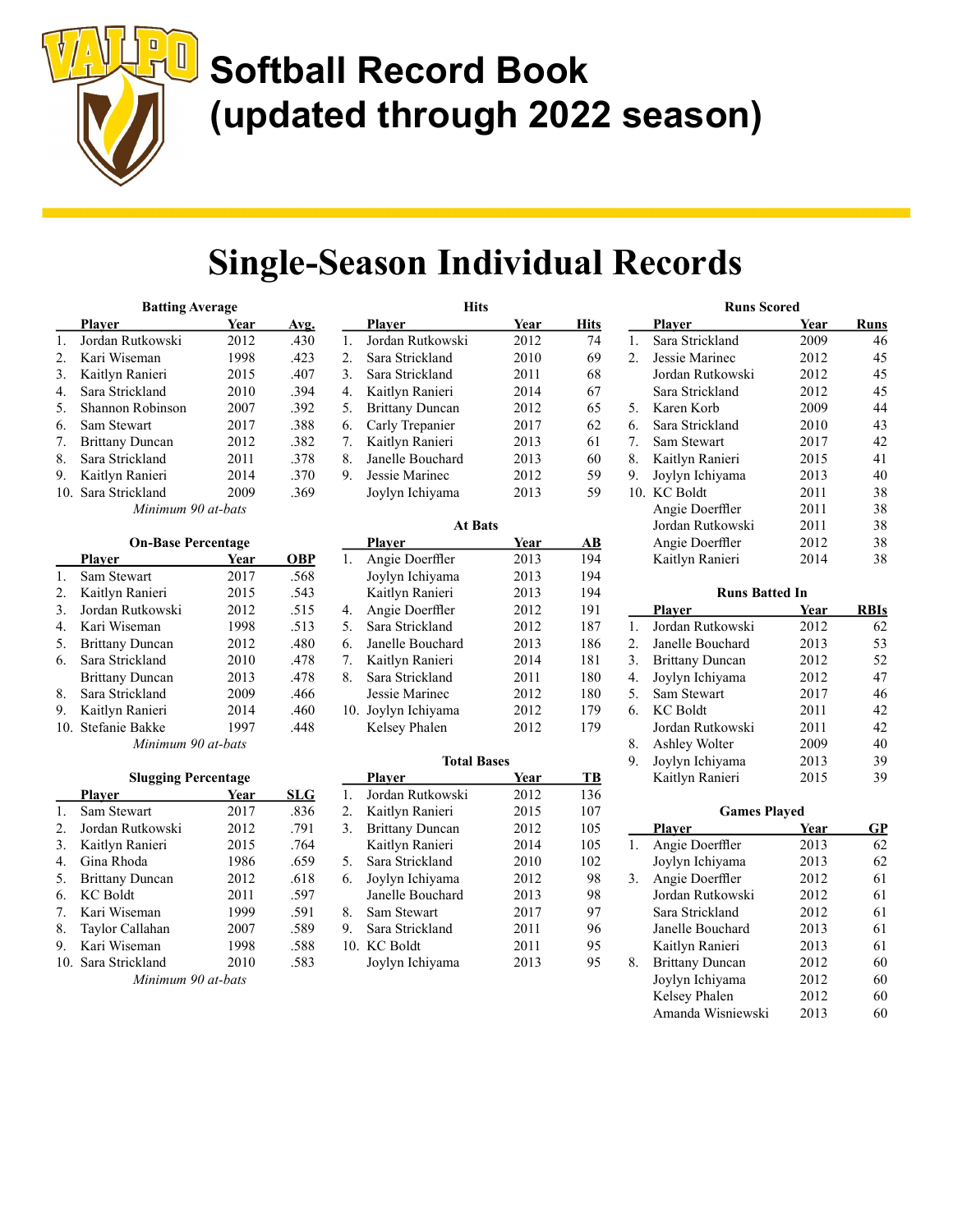

### Single-Season Individual Records

| <b>Doubles</b> |                  |      |    |
|----------------|------------------|------|----|
|                | <b>Player</b>    | Year | 2В |
| 1.             | Jordan Rutkowski | 2012 | 20 |
| 2.             | Taylor Callahan  | 2007 | 19 |
| 3.             | Sara Strickland  | 2011 | 16 |
|                | Sara Strickland  | 2012 | 16 |
| 5.             | Janelle Bouchard | 2013 | 15 |
|                | Tarah McShane    | 2013 | 15 |
|                | Kaitlyn Ranieri  | 2015 | 15 |
| 8.             | Sara Strickland  | 2009 | 14 |
|                | Sara Strickland  | 2010 | 14 |
|                | Joylyn Ichiyama  | 2012 | 14 |
|                | Janelle Bouchard | 2014 | 14 |

| <b>Triples</b> |                               |      |    |
|----------------|-------------------------------|------|----|
|                | Plaver                        | Year | 3B |
|                | Gina Rhoda                    | 1986 |    |
| 2.             | Gina Rhoda                    | 1985 | 5  |
|                | Amy Govert                    | 2000 | 5  |
|                | Sara Strickland               | 2010 | 5  |
|                | Carly Trepanier               | 2018 | 5  |
| 6.             | Many tied with                |      |    |
|                | (M.R.: Carly Trepanier, 2017) |      |    |

| <b>Home Runs</b> |                        |      |    |
|------------------|------------------------|------|----|
|                  | Plaver                 | Year | НR |
| 1.               | Sam Stewart            | 2017 | 15 |
| 2.               | Jordan Rutkowski       | 2012 | 14 |
| 3.               | Amanda Wisniewski      | 2014 | 12 |
| 4.               | KC Boldt               | 2011 | 11 |
|                  | Kaitlyn Ranieri        | 2015 | 11 |
|                  | Jaymee Lawton          | 2018 | 11 |
| 7.               | Jordan Rutkowski       | 2011 | 10 |
| 8.               | Karen Constien         | 2004 | 9  |
|                  | Ashley Wolter          | 2009 | 9  |
|                  | Sadie Conner           | 2011 | 9  |
|                  | <b>Brittany Duncan</b> | 2012 | 9  |
|                  | Amanda Wisniewski      | 2012 | 9  |
|                  | Kaitlyn Ranieri        | 2014 | 9  |

| Walks |                        |      |    |
|-------|------------------------|------|----|
|       | Plaver                 | Year | BВ |
| 1.    | Sam Stewart            | 2017 | 49 |
| 2.    | Kaitlyn Ranieri        | 2015 | 40 |
| 3.    | Amanda Wisniewski      | 2013 | 35 |
| 4.    | Kaitlyn Ranieri        | 2013 | 31 |
| 5.    | Ann Marie Priebe       | 1987 | 30 |
| 6.    | <b>Brittany Duncan</b> | 2012 | 29 |
|       | Sara Strickland        | 2012 | 29 |
| 8.    | Jordan Rutkowski       | 2010 | 28 |
| 9.    | Kaitlyn Ranieri        | 2014 | 27 |
|       | 10. Tricia Speziale    | 2004 | 26 |
|       | Sara Strickland        | 2010 | 26 |

#### Stolen Bases

|    | <b>Player</b>    | Year | SВ |
|----|------------------|------|----|
| 1. | Karen Korb       | 2009 | 35 |
| 2. | Karen Korb       | 2008 | 29 |
| 3. | Sara Strickland  | 2009 | 28 |
| 4. | Sara Strickland  | 2010 | 25 |
| 5. | Taylor Lawson    | 2018 | 24 |
| 6. | Taylor Lawson    | 2016 | 23 |
| 7. | Carla Reiter     | 1991 | 21 |
| 8. | Karen Korb       | 2007 | 20 |
| 9. | Karen Constien   | 2004 | 18 |
|    | 10. Linda Glusac | 1983 | 17 |
|    | Jamie Weinburger | 2008 | 17 |

#### Pitching Appearances

|    | Plaver              | Year | App. |
|----|---------------------|------|------|
| 1. | Taylor Weissenhofer | 2013 | 46   |
| 2. | Andrea Zappia       | 2006 | 45   |
| 3. | Alex Lagesse        | 2012 | 44   |
| 4. | Amanda Gilbertson   | 2004 | 43   |
| 5. | Kenzie Grossmann    | 2017 | 40   |
| 6. | Taylor Weissenhofer | 2016 | 39   |
| 7. | Alex Lagesse        | 2010 | 37   |
| 8. | Lana Damron         | 1994 | 35   |
|    | Andrea Zappia       | 2008 | 35   |
|    | Taylor Weissenhofer | 2014 | 35   |
|    |                     |      |      |

|    | Wins                |      |    |
|----|---------------------|------|----|
|    | <b>Player</b>       | Year | W  |
| 1. | Alex Lagesse        | 2012 | 22 |
| 2. | Taylor Weissenhofer | 2013 | 21 |
| 3. | Kenzie Grossmann    | 2017 | 20 |
| 4. | Andrea Zappia       | 2008 | 19 |
| 5. | Laura Pajakowski    | 1989 | 17 |
|    | Sam McGree          | 2011 | 17 |
| 7. | Taylor Weissenhofer | 2014 | 16 |
| 8. | Alex Lagesse        | 2010 | 15 |
|    | Sam McGee           | 2012 | 15 |
|    | 10. Jean Wagonblast | 1987 | 14 |
|    | Sam McGee           | 2010 | 14 |

#### Earned Run Average Player Year ERA 1. Laura Pajakowski 1986 1.08 2. Laura Pajakowski 1989 1.18 3. Jean Wagonblast 1987 1.41 Erin Reiter 1990 1.41 5. Kenzie Grossmann 2018 1.75 6. Laura Pajakowski 1988 1.84 7. Stacy Witfill 1991 1.85 8. Laura Pajakowski 1987 1.99 9. Andrea Zappia 2008 2.03 10. Alex Lagesse 2012 2.06 Minimum 100 innings pitched

|    | <b>Strikeouts</b>   |      |     |  |  |  |  |  |
|----|---------------------|------|-----|--|--|--|--|--|
|    | Plaver              | Year | K   |  |  |  |  |  |
| 1. | Taylor Weissenhofer | 2013 | 234 |  |  |  |  |  |
| 2. | Andrea Zappia       | 2008 | 176 |  |  |  |  |  |
| 3. | Alex Lagesse        | 2012 | 168 |  |  |  |  |  |
| 4. | Taylor Weissenhofer | 2016 | 164 |  |  |  |  |  |
| 5. | Erin Smith          | 1997 | 139 |  |  |  |  |  |
| 6. | Alex Lagesse        | 2010 | 133 |  |  |  |  |  |
| 7. | Erin Reiter         | 1990 | 132 |  |  |  |  |  |
| 8. | Andrea Zappia       | 2007 | 130 |  |  |  |  |  |
| 9. | Taylor Weissenhofer | 2014 | 120 |  |  |  |  |  |
|    | Kenzie Grossmann    | 2017 | 120 |  |  |  |  |  |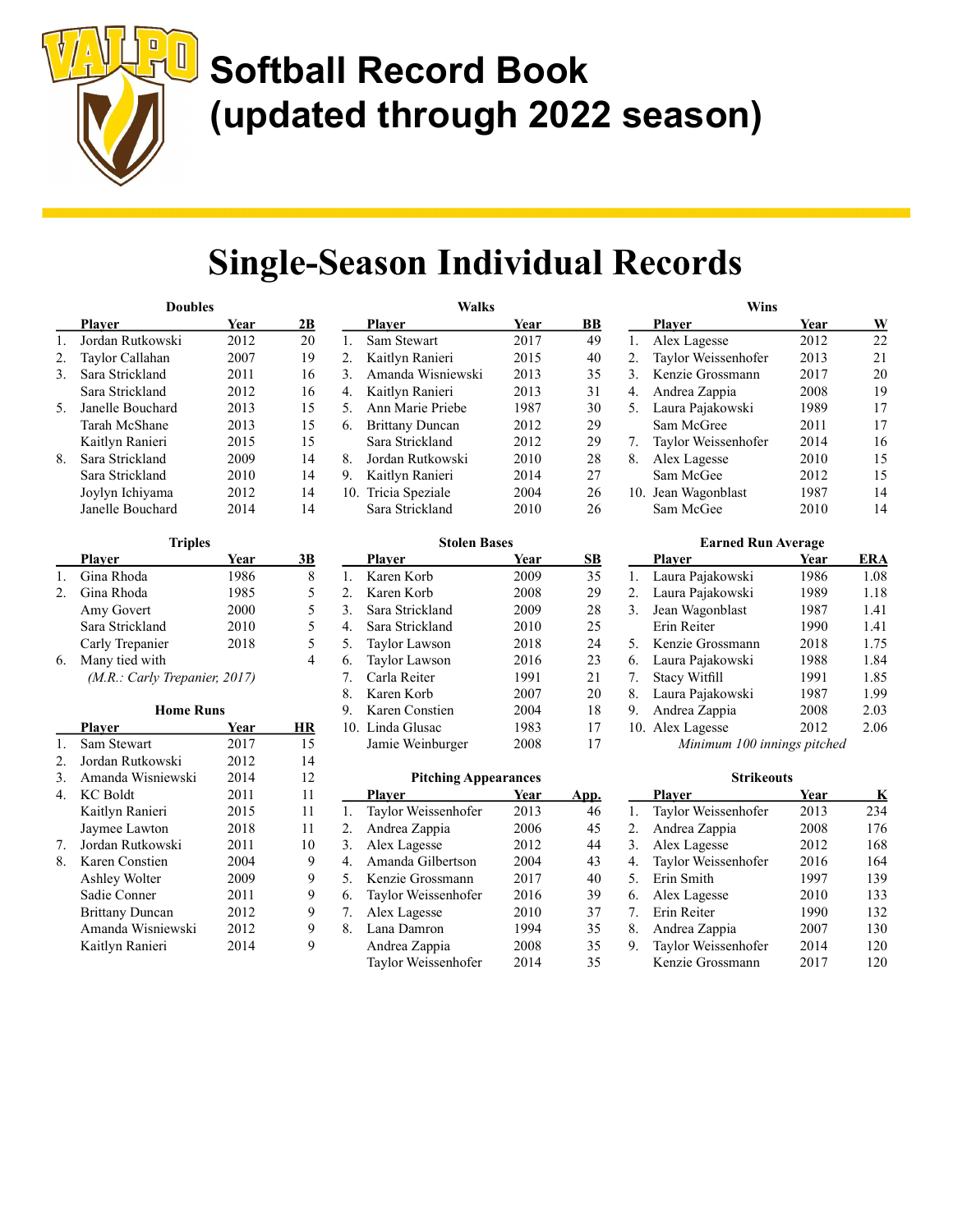

### Single-Season Individual Records

|    | <b>Saves</b>                   |      |    |
|----|--------------------------------|------|----|
|    | Plaver                         | Year | SV |
| 1. | Shaleigh Jansen                | 2010 |    |
| 2. | Andrea Zappia                  | 2006 |    |
|    | Taylor Weissenhofer            | 2013 | 6  |
| 4. | Andrea Zappia                  | 2007 | 5  |
|    | Andrea Zappia                  | 2008 | 5  |
| 6. | Mollie Lindeman                | 2014 |    |
|    | Emily Richardson               | 2018 | 4  |
| 8. | Many tied with                 |      | 3  |
|    | (M.R.: Kenzie Grossmann, 2017) |      |    |

#### Innings Pitched

|     | Plaver              | Year | IP    |
|-----|---------------------|------|-------|
| 1.  | Alex Lagesse        | 2012 | 230.2 |
| 2.  | Laura Pajakowski    | 1989 | 196   |
| 3.  | Taylor Weissenhofer | 2013 | 195.2 |
| 4.  | Andrea Zappia       | 2008 | 179.1 |
| .5. | Lana Damron         | 1994 | 176.1 |
| 6.  | Laura Pajakowski    | 1988 | 175.1 |
| 7.  | Erin Reiter         | 1991 | 173.2 |
| 8.  | Taylor Weissenhofer | 2016 | 172.1 |
| 9.  | Amanda Gilbertson   | 2004 | 171.2 |
|     | 10. Erin Reiter     | 1990 | 169   |

| <b>Opponent Batting Average</b> |                             |      |      |  |  |  |  |
|---------------------------------|-----------------------------|------|------|--|--|--|--|
|                                 | <b>Player</b>               | Year | OBA  |  |  |  |  |
| 1.                              | Laura Pajakowski            | 1986 | .178 |  |  |  |  |
| 2.                              | Jean Wagonblast             | 1987 | .184 |  |  |  |  |
| 3.                              | Laura Pajakowski            | 1989 | .186 |  |  |  |  |
| 4.                              | Erin Reiter                 | 1990 | .190 |  |  |  |  |
| 5.                              | Laura Pajakowski            | 1988 | .193 |  |  |  |  |
| 6.                              | Laura Pajakowski            | 1987 | .199 |  |  |  |  |
| 7.                              | Andrea Zappia               | 2008 | .204 |  |  |  |  |
| 8.                              | Erin Smith                  | 1997 | .207 |  |  |  |  |
| 9.                              | Taylor Weissenhofer         | 2013 | .212 |  |  |  |  |
|                                 | 10. Alex Lagesse            | 2012 | .221 |  |  |  |  |
|                                 | Minimum 100 innings pitched |      |      |  |  |  |  |

|  | <b>Fielding Percentage</b> |
|--|----------------------------|
|--|----------------------------|

| Plaver                | Year | FLD   |
|-----------------------|------|-------|
| Denise Zajac          | 1993 | 1.000 |
| Stefanie Bakke        | 1994 | 1.000 |
| Janelle Bouchard      | 2013 | 1.000 |
| Janelle Bouchard      | 2014 | .997  |
| Jasmine Ramirez       | 2017 | .997  |
| Shannon Robinson      | 2008 | .995  |
| <b>Taylor Tonoian</b> | 2019 | .995  |
| Jordan Rutkowski      | 2012 | .994  |
| Rommie Miller         | 1989 | .993  |
| Tarah McShane         | 2015 | .993  |
| Jasmine Ramirez       | 2016 | .993  |
| Addi Burke            | 2021 | .993  |
|                       |      |       |

|    | <b>Putouts</b>   |      |                 |
|----|------------------|------|-----------------|
|    | <b>Player</b>    | Year | $\overline{PQ}$ |
| 1. | Kelsey Phalen    | 2012 | 489             |
| 2. | Kelsey Phalen    | 2010 | 411             |
| 3. | Jill Vavra       | 1991 | 363             |
|    | Kelsey Phalen    | 2011 | 363             |
| 5. | Jasmine Ramirez  | 2017 | 352             |
| 6. | Dodi McLemore    | 1986 | 339             |
| 7. | Stefanie Bakke   | 1994 | 334             |
| 8. | Beth Adamski     | 2006 | 324             |
| 9. | Shannon Robinson | 2008 | 315             |
|    | 10. Kari Wiseman | 1997 | 309             |
|    | Kari Wiseman     | 1998 | 309             |

|    | Assists          |      |     |  |  |  |  |  |
|----|------------------|------|-----|--|--|--|--|--|
|    | Plaver           | Year | A   |  |  |  |  |  |
| 1. | Joylyn Ichiyama  | 2012 | 188 |  |  |  |  |  |
| 2. | Jaymee Lawton    | 2017 | 171 |  |  |  |  |  |
| 3. | Sadie Conner     | 2010 | 157 |  |  |  |  |  |
| 4. | Angie Doerffler  | 2012 | 150 |  |  |  |  |  |
| 5. | Jorgi Calombaris | 2017 | 134 |  |  |  |  |  |
| 6. | Carla Reiter     | 1991 | 132 |  |  |  |  |  |
| 7. | Angie Doerffler  | 2011 | 129 |  |  |  |  |  |
| 8. | Sue Gaugush      | 1994 | 124 |  |  |  |  |  |
|    | Jennifer Pavlina | 1994 | 124 |  |  |  |  |  |
|    | Taylor Callahan  | 2006 | 122 |  |  |  |  |  |

Minimum 100 chances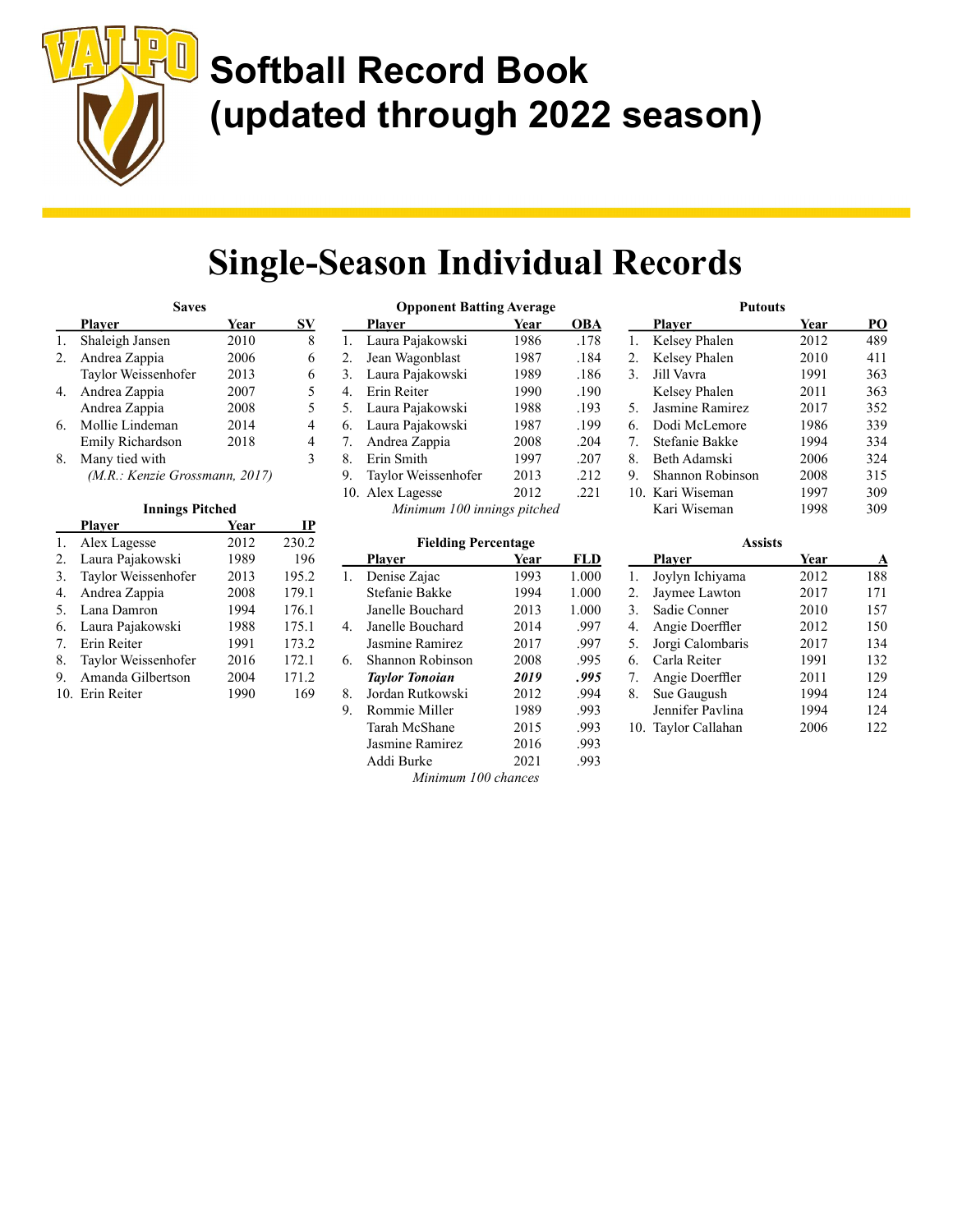

### Single-Season Team Records

|               |               | <b>Batting Average</b>    |            |               |               | <b>Hits</b>    |      |    |               | <b>Doubles</b> |    |
|---------------|---------------|---------------------------|------------|---------------|---------------|----------------|------|----|---------------|----------------|----|
|               | <b>Season</b> | Coach                     | Avg.       |               | <b>Season</b> | Coach          | Hits |    | <b>Season</b> | Coach          | 2B |
|               | 2009          | Schneider                 | .312       |               | 2012          | <b>Stevens</b> | 501  |    | 2012          | <b>Stevens</b> | 96 |
| 2.            | 2010          | Schneider                 | .305       | 2.            | 2010          | Schneider      | 451  | 2. | 2010          | Schneider      | 88 |
| 3.            | 2012          | <b>Stevens</b>            | .301       | 3.            | 2013          | <b>Stevens</b> | 437  |    | 2013          | <b>Stevens</b> | 88 |
| 4.            | 2015          | <b>Stake</b>              | .300       | 4.            | 2011          | <b>Stevens</b> | 435  | 4. | 2015          | <b>Stake</b>   | 80 |
| 5.            | 2011          | <b>Stevens</b>            | .291       | 5.            | 2009          | Schneider      | 419  | 5. | 2011          | <b>Stevens</b> | 72 |
|               |               | <b>On-Base Percentage</b> |            |               |               | <b>At Bats</b> |      |    |               | <b>Triples</b> |    |
|               | Season        | Coach                     | <b>OBP</b> |               | <b>Season</b> | Coach          | AВ   |    | <b>Season</b> | Coach          | 3B |
|               | 2015          | <b>Stake</b>              | .381       |               | 2013          | <b>Stevens</b> | 1685 |    | 1986          | Patterson      | 22 |
| $\mathcal{P}$ | 2009          | Schneider                 | .376       | $2_{1}$       | 2012          | Stevens        | 1667 | 2. | 2010          | Schneider      | 15 |
|               | 2012          | Stevens                   | .376       | $\mathcal{E}$ | 2014          | <b>Stevens</b> | 1515 | 3. | 2006          | Schneider      | 14 |
| 4.            | 2010          | Schneider                 | .367       | 4.            | 2011          | <b>Stevens</b> | 1495 | 4. | 1987          | Gaow           | 13 |
|               | 2011          | <b>Stevens</b>            | .365       | 5.            | 2010          | Schneider      | 1481 | 5. | 1990          | Salm           | 12 |
|               |               |                           |            |               |               |                |      |    |               |                |    |

|    |               | <b>Slugging Percentage</b> |            |    |        | Runs Scored    |      |               | <b>Home Runs</b> |    |
|----|---------------|----------------------------|------------|----|--------|----------------|------|---------------|------------------|----|
|    | <b>Season</b> | `oach                      | <b>SLG</b> |    | Season | ⊇oach          | Runs | <b>Season</b> | ∵oach            | HR |
|    | 2012          | Stevens                    | .472       |    | 2012   | Stevens        | 347  | 2012          | <b>Stevens</b>   | 57 |
|    | 2010          | Schneider                  | .469       |    | 2010   | Schneider      | 282  | 2011          | <b>Stevens</b>   | 49 |
|    | 2009          | Schneider                  | .453       |    | 2011   | <b>Stevens</b> | 279  | 2010          | Schneider        | 42 |
| 4. | 2011          | Stevens                    | .448       | 4. | 2013   | Stevens        | 274  | 2017          | Stake            | 40 |
|    | 2015          | Stake                      | .441       |    | 2009   | Schneider      | 254  | 2014          | <b>Stevens</b>   | 37 |

|    |        | <b>Games Plaved</b> |    |        | <b>Runs Batted In</b> |             |        | <b>Total Bases</b> |     |
|----|--------|---------------------|----|--------|-----------------------|-------------|--------|--------------------|-----|
|    | Season | ∑oach               | GP | Season | Coach                 | <b>RBIs</b> | Season | Coach              | TB  |
|    | 2013   | <b>Stevens</b>      | 62 | 2012   | Stevens               | 309         | 2012   | <b>Stevens</b>     | 786 |
|    | 2012   | <b>Stevens</b>      | 61 | 2011   | <b>Stevens</b>        | 245         | 2010   | Schneider          | 695 |
| 3. | 2014   | <b>Stevens</b>      | 58 | 2010   | Schneider             | 244         | 2011   | <b>Stevens</b>     | 670 |
| 4. | 2010   | Schneider           | 56 | 2013   | <b>Stevens</b>        | 244         | 2013   | <b>Stevens</b>     | 643 |
|    | 2011   | <b>Stevens</b>      | 56 | 2009   | Schneider             | 219         | 2009   | Schneider          | 608 |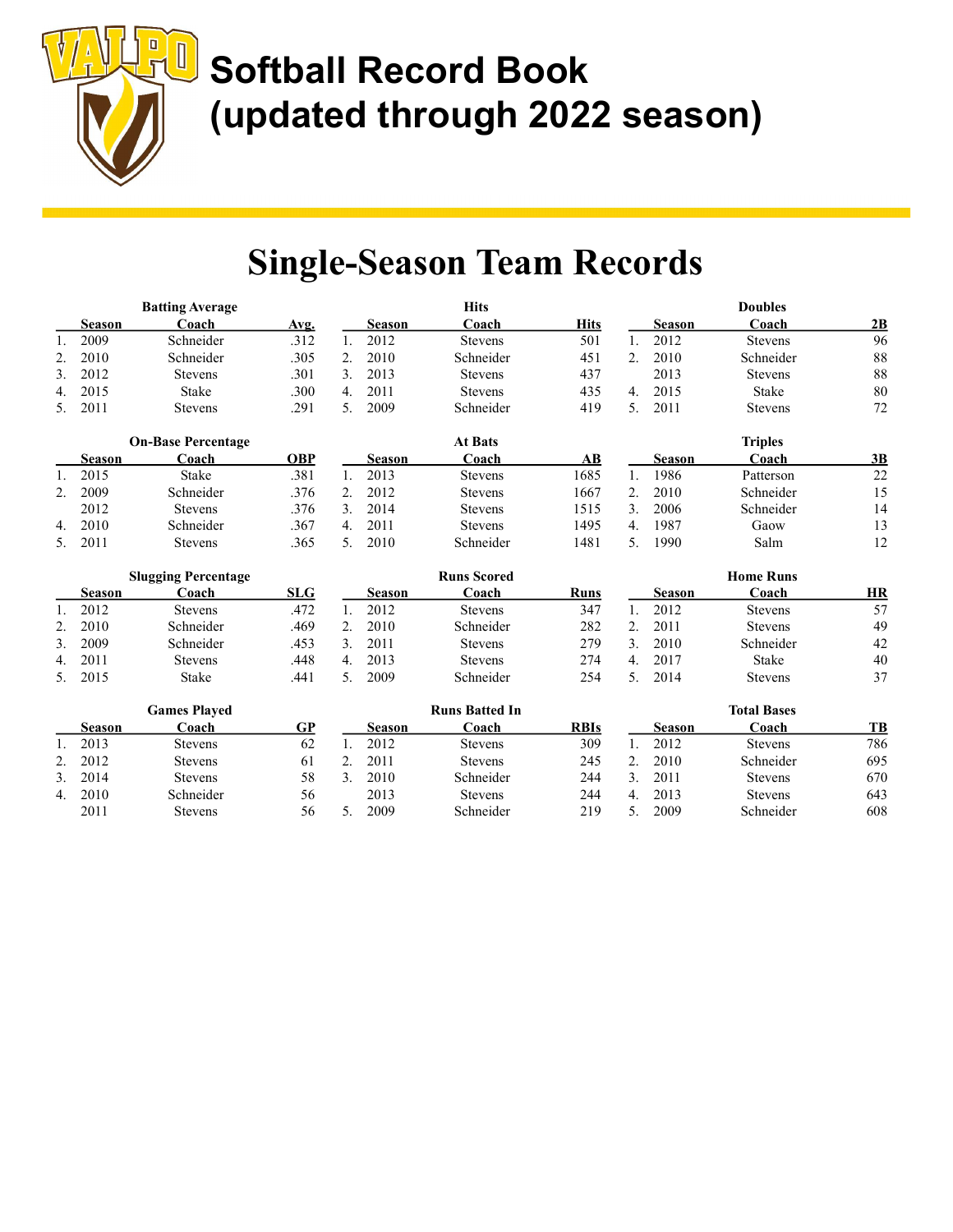

### Single-Season Team Records

|    |               | <b>Walks</b>                    |            |    |               | <b>Wins</b>               |                  |             |               | <b>Fielding Percentage</b> |             |
|----|---------------|---------------------------------|------------|----|---------------|---------------------------|------------------|-------------|---------------|----------------------------|-------------|
|    | <b>Season</b> | Coach                           | <b>BB</b>  |    | <b>Season</b> | Coach                     | Record           |             | <b>Season</b> | Coach                      | <b>FLD</b>  |
| 1. | 2012          | <b>Stevens</b>                  | 191        | 1. | 2012          | <b>Stevens</b>            | $42 - 19$        | $1_{\cdot}$ | 2012          | <b>Stevens</b>             | .975        |
| 2. | 2013          | <b>Stevens</b>                  | 179        | 2. | 2010          | Schneider                 | $35 - 21$        |             | 2013          | <b>Stevens</b>             | .975        |
| 3. | 1987          | Galow                           | 162        |    | 2013          | <b>Stevens</b>            | $35 - 27$        | 3.          | 2008          | Schneider                  | .974        |
|    | 2017          | Stake                           | 162        | 4. | 2011          | <b>Stevens</b>            | $34 - 21 - 1$    | 4.          | 2011          | Stevens                    | .966        |
| 5. | 1986          | Patterson                       | 161        | 5. | 2008          | Schneider                 | $30-19$          | 5.          | 2017          | <b>Stake</b>               | .965        |
|    |               | <b>Stolen Bases</b>             |            |    |               | <b>Saves</b>              |                  |             |               | <b>Putouts</b>             |             |
|    | <b>Season</b> | Coach                           | <b>SB</b>  |    | <b>Season</b> | Coach                     | $S_{\mathbf{V}}$ |             | <b>Season</b> | Coach                      | PO          |
| 1. | 2009          | Schneider                       | 131        | 1. | 2010          | Schneider                 | 9                | 1.          | 2013          | <b>Stevens</b>             | 1253        |
| 2. | 2008          | Schneider                       | 126        | 2. | 2008          | Schneider                 | 8                | 2.          | 2012          | <b>Stevens</b>             | 1241        |
| 3. | 2007          | Schneider                       | 77         | 3. | 2014          | <b>Stevens</b>            | 7                | 3.          | 2014          | <b>Stevens</b>             | 1103        |
| 4. | 1989          | Hensley                         | 76         |    | 2017          | <b>Stake</b>              | 7                | 4.          | 2011          | <b>Stevens</b>             | 1099        |
|    | 2010          | Schneider                       | 76         | 5. | 2006          | Schneider                 | 6                | 5.          | 2010          | Schneider                  | 1069        |
|    |               |                                 |            |    | 2007          | Schneider                 | 6                |             |               |                            |             |
|    |               | <b>Opponent Batting Average</b> |            |    | 2013          | <b>Stevens</b>            | 6                |             |               | <b>Assists</b>             |             |
|    | <b>Season</b> | Coach                           | <b>OBA</b> |    | 2018          | Stake                     | 6                |             | Season        | Coach                      | $\mathbf A$ |
| 1. | 1986          | Patterson                       | .169       |    |               |                           |                  | 1.          | 1994          | Minuskin                   | 674         |
| 2. | 1985          | Patterson                       | .189       |    |               | <b>Earned Run Average</b> |                  | 2.          | 2012          | <b>Stevens</b>             | 604         |
| 3. | 1987          | Galow                           | .191       |    | <b>Season</b> | Coach                     | <b>ERA</b>       | 3.          | 2017          | <b>Stake</b>               | 520         |
|    | 1989          | Hensley                         | .191       | 1. | 1986          | Patterson                 | 1.25             | 4.          | 2011          | Stevens                    | 516         |
| 5. | 1988          | Galow                           | .201       | 2. | 1989          | Hensley                   | 1.41             | 5.          | 2010          | Schneider                  | 515         |
|    |               |                                 |            | 3. | 1987          | Galow                     | 1.69             |             |               |                            |             |
|    |               |                                 |            | 4. | 1985          | Patterson                 | 1.76             |             |               |                            |             |
|    |               |                                 |            | 5. | 1990          | Salm                      | 2.06             |             |               |                            |             |
|    |               |                                 |            |    |               | <b>Strikeouts</b>         |                  |             |               |                            |             |
|    |               |                                 |            |    | $\sim$        |                           |                  |             |               |                            |             |

|               | <b>Strikeouts</b> |                |     |  |  |
|---------------|-------------------|----------------|-----|--|--|
|               | Season            | Coach          | K   |  |  |
|               | 2013              | <b>Stevens</b> | 336 |  |  |
| $\mathcal{P}$ | 2008              | Schneider      | 293 |  |  |
|               | 2010              | Schneider      | 293 |  |  |
| 4.            | 2018              | Stake          | 281 |  |  |
|               | 2012              | <b>Stevens</b> | 278 |  |  |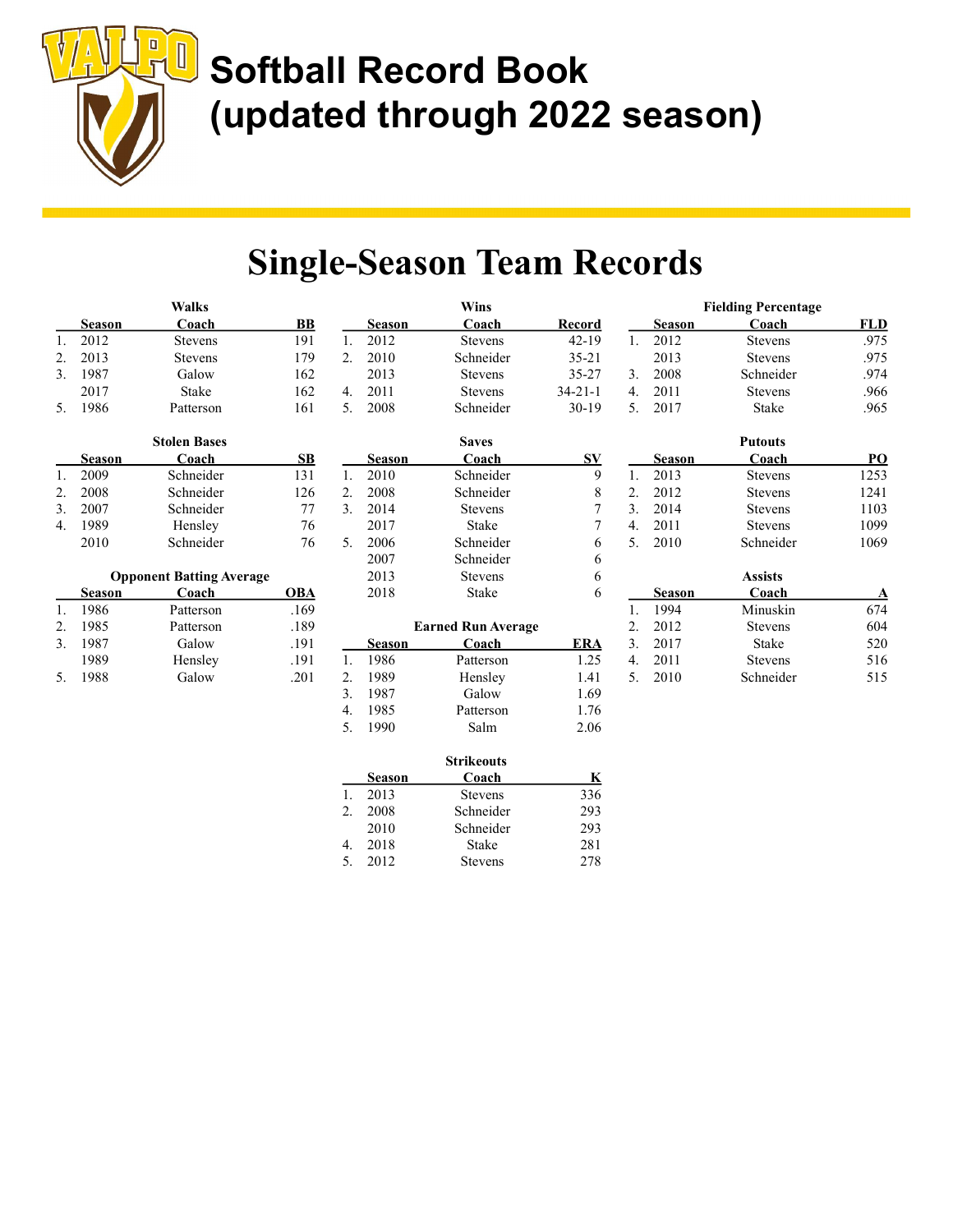

### Career Records

|                | <b>Batting Average</b> |           |      |  |  |
|----------------|------------------------|-----------|------|--|--|
|                | Plaver                 | Years     | Avg. |  |  |
| $\mathbf{1}$ . | <b>Brittany Duncan</b> | 2012-13   | .369 |  |  |
| 2.             | Jordan Rutkowski       | 2009-12   | .357 |  |  |
|                | Sara Strickland        | 2009-12   | .357 |  |  |
| 4.             | Kaitlyn Ranieri        | 2013-16   | .340 |  |  |
| 5.             | Kari Wiseman           | 1996-99   | .330 |  |  |
| 6.             | Gina Rhoda             | 1985-88   | .320 |  |  |
|                | Amy Govert             | 1996-2000 | .320 |  |  |
|                | Shannon Robinson       | 2005-08   | .320 |  |  |
| 9.             | Carly Trepanier        | 2016-19   | .312 |  |  |
|                | 10. Laura Ebersole     | 1987-89   | .309 |  |  |
|                | Ashley Wolter          | 2006-09   | .309 |  |  |
|                | Minimum 250 at-bats    |           |      |  |  |

|    | <b>On-Base Percentage</b> |           |      |  |  |  |
|----|---------------------------|-----------|------|--|--|--|
|    | Plaver                    | Years     | OBP  |  |  |  |
| 1. | <b>Brittany Duncan</b>    | 2012-13   | .479 |  |  |  |
| 2. | Kaitlyn Ranieri           | 2013-16   | .451 |  |  |  |
| 3. | Jordan Rutkowski          | 2009-12   | .449 |  |  |  |
| 4. | Sara Strickland           | 2009-12   | .442 |  |  |  |
| 5. | Gina Rhoda                | 1985-88   | .428 |  |  |  |
| 6. | Sam Stewart               | 2014-17   | .414 |  |  |  |
| 7. | Kari Wiseman              | 1996-99   | .390 |  |  |  |
| 8. | Carly Trepanier           | 2016-19   | .387 |  |  |  |
| 9. | Laura Ebersole            | 1987-89   | .386 |  |  |  |
|    | 10. Amy Govert            | 1996-2000 | .378 |  |  |  |
|    | Minimum 250 at-bats       |           |      |  |  |  |

|             | <b>Slugging Percentage</b> |         |      |  |  |
|-------------|----------------------------|---------|------|--|--|
|             | <b>Plaver</b>              | Years   | SLG  |  |  |
| 1.          | Gina Rhoda                 | 1985-88 | .616 |  |  |
| 2.          | Jordan Rutkowski           | 2009-12 | .596 |  |  |
| 3.          | <b>Brittany Duncan</b>     | 2012-13 | .577 |  |  |
| 4.          | Sam Stewart                | 2014-17 | .543 |  |  |
| 5.          | Kaitlyn Ranieri            | 2013-16 | .532 |  |  |
| 6.          | Sara Strickland            | 2009-12 | .522 |  |  |
| $7_{\cdot}$ | Sadie Conner               | 2008-11 | .502 |  |  |
| 8.          | Ashley Wolter              | 2006-09 | .497 |  |  |
| 9.          | Kari Wiseman               | 1996-99 | .496 |  |  |
|             | 10. Jaymee Lawton          | 2017-19 | .489 |  |  |
|             | Minimum 250 at-bats        |         |      |  |  |

|    | <b>Hits</b>          |              |             |
|----|----------------------|--------------|-------------|
|    | Plaver               | <b>Years</b> | <b>Hits</b> |
| 1. | Sara Strickland      | 2009-12      | 247         |
| 2. | Jordan Rutkowski     | 2009-12      | 225         |
| 3. | Kaitlyn Ranieri      | 2013-16      | 224         |
| 4. | Joylyn Ichiyama      | 2009-13      | 203         |
| 5. | Jessie Marinec       | 2010-14      | 193         |
|    | Carly Trepanier      | 2016-19      | 193         |
| 7. | Shannon Robinson     | 2005-08      | 182         |
| 8. | <b>Taylor Lawson</b> | 2014-18      | 181         |
| 9. | Angie Doerffler      | 2011-14      | 176         |
|    | 10. Taylor Callahan  | 2004-07      | 170         |
|    |                      |              |             |

| <b>At Bats</b>       |              |     |  |  |
|----------------------|--------------|-----|--|--|
| Plaver               | <b>Years</b> | AВ  |  |  |
| Angie Doerffler      | 2011-14      | 705 |  |  |
| Sara Strickland      | 2009-12      | 691 |  |  |
| <b>Taylor Lawson</b> | 2014-18      | 683 |  |  |
| Joylyn Ichiyama      | 2009-13      | 666 |  |  |
| Jessie Marinec       | 2010-14      | 664 |  |  |
| Kaitlyn Ranieri      | 2013-16      | 658 |  |  |
| Jordan Rutkowski     | 2009-12      | 631 |  |  |
| Carly Trepanier      | 2016-19      | 618 |  |  |
| Jorgi Calombaris     | 2014-17      | 608 |  |  |
| Taylor Callahan      | 2004-07      | 600 |  |  |
|                      |              |     |  |  |

|    | <b>Total Bases</b> |              |     |  |  |
|----|--------------------|--------------|-----|--|--|
|    | Plaver             | <b>Years</b> | TB  |  |  |
| 1. | Jordan Rutkowski   | 2009-12      | 376 |  |  |
| 2. | Sara Strickland    | 2009-12      | 361 |  |  |
| 3. | Kaitlyn Ranieri    | 2013-16      | 350 |  |  |
| 4. | Joylyn Ichiyama    | 2009-13      | 325 |  |  |
| 5. | Carly Trepanier    | 2016-19      | 272 |  |  |
| 6. | Jessie Marinec     | 2010-14      | 270 |  |  |
| 7. | Amanda Wisniewski  | 2011-14      | 257 |  |  |
| 8. | Sadie Conner       | 2008-11      | 254 |  |  |
| 9. | Taylor Callahan    | 2004-07      | 251 |  |  |
|    | Shannon Robinson   | 2005-08      | 251 |  |  |

|                | <b>Runs Scored</b>   |         |      |  |  |  |
|----------------|----------------------|---------|------|--|--|--|
|                | <b>Player</b>        | Years   | Runs |  |  |  |
| $\mathbf{1}$ . | Sara Strickland      | 2009-12 | 171  |  |  |  |
| 2.             | Jordan Rutkowski     | 2009-12 | 133  |  |  |  |
| 3.             | Jessie Marinec       | 2010-14 | 132  |  |  |  |
| 4.             | Kaitlyn Ranieri      | 2013-16 | 129  |  |  |  |
| 5.             | Angie Doerffler      | 2011-14 | 123  |  |  |  |
| 6.             | <b>Taylor Lawson</b> | 2014-18 | 117  |  |  |  |
| $7_{\cdot}$    | Amanda Wisniewski    | 2011-14 | 107  |  |  |  |
| 8.             | Karen Korb           | 2006-09 | 104  |  |  |  |
| 9.             | Kelsey Phalen        | 2009-12 | 101  |  |  |  |
|                | 10. Carly Trepanier  | 2016-19 | 100  |  |  |  |

|                | <b>Runs Batted In</b> |              |             |  |  |
|----------------|-----------------------|--------------|-------------|--|--|
|                | Plaver                | <b>Years</b> | <b>RBIs</b> |  |  |
| $\mathbf{1}$ . | Jordan Rutkowski      | 2009-12      | 163         |  |  |
| 2.             | Joylyn Ichiyama       | 2009-13      | 134         |  |  |
| 3.             | Kaitlyn Ranieri       | 2013-16      | 116         |  |  |
| 4.             | Sam Stewart           | 2014-17      | 110         |  |  |
| 5.             | Kelsey Phalen         | 2009-12      | 107         |  |  |
| 6.             | Sara Strickland       | 2009-12      | 100         |  |  |
| $7_{\cdot}$    | Sadie Conner          | 2008-11      | 98          |  |  |
| 8.             | Tarah McShane         | 2012-15      | 94          |  |  |
| 9.             | Amanda Wisniewski     | 2011-14      | 93          |  |  |
|                | 10. Ashley Wolter     | 2006-09      | 92          |  |  |

|     | <b>Games Played</b>  |         |     |  |  |
|-----|----------------------|---------|-----|--|--|
|     | Plaver               | Years   | GP  |  |  |
| 1.  | Jessie Marinec       | 2010-14 | 234 |  |  |
| 2.  | Angie Doerffler      | 2011-14 | 233 |  |  |
| 3.  | Amanda Wisniewski    | 2011-14 | 224 |  |  |
| 4.  | Sara Strickland      | 2009-12 | 222 |  |  |
|     | Kaitlyn Ranieri      | 2013-16 | 222 |  |  |
| 6.  | <b>Taylor Lawson</b> | 2014-18 | 221 |  |  |
| 7.  | Joylyn Ichiyama      | 2009-13 | 220 |  |  |
| 8.  | Jordan Rutkowski     | 2009-12 | 219 |  |  |
| 9.  | Karen Ingram         | 1991-94 | 205 |  |  |
| 10. | Taylor Callahan      | 2004-07 | 202 |  |  |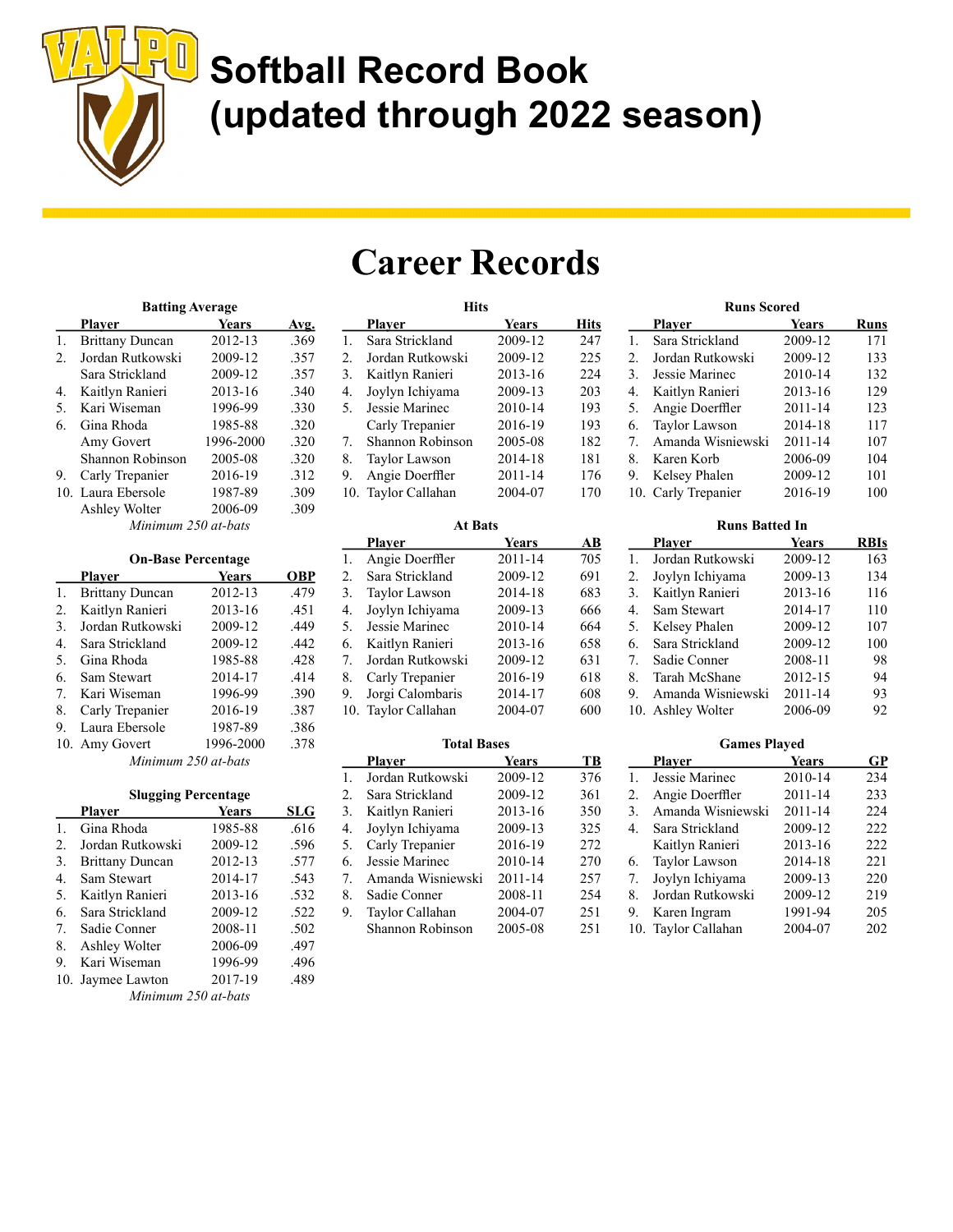

### Career Records

| <b>Doubles</b> |                   |         |    |
|----------------|-------------------|---------|----|
|                | Plaver            | Years   | 2В |
| 1.             | Sara Strickland   | 2009-12 | 60 |
| 2.             | Jordan Rutkowski  | 2009-12 | 45 |
|                | Kaitlyn Ranieri   | 2013-16 | 45 |
| 4.             | Joylyn Ichiyama   | 2009-13 | 41 |
| 5.             | Shannon Robinson  | 2005-08 | 39 |
| 6.             | Taylor Callahan   | 2004-07 | 38 |
| 7.             | Tarah McShane     | 2012-15 | 36 |
| 8.             | Kari Wiseman      | 1996-99 | 35 |
|                | Sadie Conner      | 2008-11 | 35 |
|                | 10. Megan Carroll | 2004-07 | 34 |

| <b>Triples</b>  |           |    |
|-----------------|-----------|----|
| Plaver          | Years     | 3В |
| Gina Rhoda      | 1985-88   | 19 |
| Gail Mullarkey  | 1993-96   | 11 |
| Amy Govert      | 1996-2000 | 11 |
| Carly Trepanier | 2016-19   | 10 |
| Laura Ebersole  | 1987-89   | 9  |
| Kari Wiseman    | 1996-99   | 9  |
| Sara Strickland | 2009-12   | 9  |
| Tammy Rohleder  | 1989-91   | 8  |
| Carla Reiter    | 1990-91   | 8  |
| Krista Bane     | 1990-93   | 8  |
| Tana Barnes     | 2000-03   |    |
|                 |           |    |

| <b>Home Runs</b> |                   |             |    |
|------------------|-------------------|-------------|----|
|                  | Plaver            | Years       | HR |
| $\mathbf{1}$     | Jordan Rutkowski  | 2009-12     | 32 |
| 2.               | Amanda Wisniewski | $2011 - 14$ | 30 |
| 3.               | Sam Stewart       | 2014-17     | 29 |
| 4.               | Joylyn Ichiyama   | 2009-13     | 25 |
|                  | Kaitlyn Ranieri   | 2013-16     | 25 |
| 6.               | Ashley Wolter     | 2006-09     | 22 |
|                  | Sadie Conner      | 2008-11     | 22 |
| 8.               | Jaymee Lawton     | 2017-19     | 21 |
| 9.               | Gina Rhoda        | 1985-88     | 19 |
|                  | Kelsey Phalen     | 2009-12     | 19 |

| Walks               |              |     |
|---------------------|--------------|-----|
| Plaver              | <b>Years</b> | BВ  |
| Kaitlyn Ranieri     | 2013-16      | 123 |
| Sara Strickland     | 2009-12      | 98  |
| Amanda Wisniewski   | 2011-14      | 95  |
| Sam Stewart         | 2014-17      | 89  |
| Jordan Rutkowski    | 2009-12      | 87  |
| Karen Ingram        | 1991-94      | 70  |
| Gina Rhoda          | 1985-88      | 64  |
| Tricia Speziale     | 2000-04      | 64  |
| Jaymee Lawton       | 2017-19      | 64  |
| 10. Carly Trepanier | 2016-19      | 63  |
|                     |              |     |

| <b>Stolen Bases</b> |                      |              |     |
|---------------------|----------------------|--------------|-----|
|                     | Plaver               | <b>Years</b> | SВ  |
| 1.                  | Karen Korb           | 2006-09      | 100 |
| 2.                  | Sara Strickland      | 2009-12      | 79  |
| 3.                  | Taylor Lawson        | 2014-18      | 69  |
| 4.                  | Jaina Westphal       | 2019-22      | 40  |
| 5.                  | Laura Ebersole       | 1987-89      | 39  |
|                     | Jordan Rutkowski     | 2009-12      | 39  |
| 7.                  | Carla Reiter         | 1990-91      | 35  |
| 8.                  | Peyton Moeder        | 2019-22      | 31  |
| 9.                  | Jamie Weinburger     | 2008-10      | 30  |
|                     | 10. Shannon Robinson | 2005-08      | 29  |
|                     | Hayley Bridwell      | 2010-13      | 29  |
|                     |                      |              |     |

#### Pitching Appearances

|    | Plaver                    | <b>Years</b> | App. |
|----|---------------------------|--------------|------|
| 1. | Taylor Weissenhofer       | 2013-16      | 149  |
| 2. | Andrea Zappia             | 2005-08      | 139  |
| 3. | Alex Lagesse              | 2009-12      | 130  |
| 4. | Erin Reiter               | 1990-93      | 112  |
| 5. | Sam McGee                 | 2009-12      | 107  |
| 6. | Laura Pajakowski          | 1986-89      | 104  |
|    | <b>Brittany Atteberry</b> | 2002-05      | 104  |
| 8. | Amanda Gilbertson         | 2001-04      | 103  |
| 9. | Stephanie Kelly           | 2006-09      | 100  |
|    | 10. Ashlyn Montgomery     | 2015-18      | 93   |

| Wins |                     |              |    |
|------|---------------------|--------------|----|
|      | Plaver              | <b>Years</b> | W  |
| 1.   | Alex Lagesse        | 2009-12      | 55 |
|      | Sam McGee           | 2009-12      | 55 |
| 3.   | Laura Pajakowski    | 1986-89      | 50 |
| 4.   | Taylor Weissenhofer | 2013-16      | 49 |
| 5.   | Andrea Zappia       | 2005-08      | 37 |
| 6.   | Jean Wagonblast     | 1983-87      | 36 |
| 7.   | Kenzie Grossmann    | 2017-18      | 33 |
| 8.   | Erin Reiter         | 1990-93      | 30 |
| 9.   | Stephanie Kelly     | 2006-09      | 26 |
| 10.  | Chris Halstead      | 2005-08      | 25 |

|    | <b>Earned Run Average</b> |              |      |
|----|---------------------------|--------------|------|
|    | <b>Player</b>             | <b>Years</b> | ERA  |
| 1. | Jean Wagonblast           | 1983-87      | 1.46 |
| 2. | Laura Pajakowski          | 1986-89      | 1.50 |
| 3. | Erin Reiter               | 1990-93      | 2.36 |
| 4. | Alex Lagesse              | 2009-12      | 2.37 |
| 5. | <b>Stacy Witfill</b>      | 1989-92      | 2.47 |
| 6. | Kenzie Grossmann          | 2017-18      | 2.48 |
| 7. | Andrea Zappia             | 2005-08      | 2.57 |
| 8. | Lana Damron               | 1993-94      | 2.65 |
| 9. | Kelsie Packard            | 2018-20      | 2.76 |
|    | 10. Sam McGee             | 2009-12      | 2.80 |
|    | 11200                     | . 1          |      |

Minimum 200 innings pitched

| Strikeouts |                     |           |     |
|------------|---------------------|-----------|-----|
|            | <b>Player</b>       | Years     | K   |
| 1.         | Taylor Weissenhofer | 2013-16   | 606 |
| 2.         | Alex Lagesse        | 2009-12   | 447 |
| 3.         | Andrea Zappia       | 2005-08   | 445 |
| 4.         | Erin Reiter         | 1990-93   | 362 |
| 5.         | Laura Pajakowski    | 1986-89   | 348 |
| 6.         | Sam McGee           | 2009-12   | 335 |
| 7.         | Stephanie Kelly     | 2006-09   | 320 |
| 8.         | Kelsie Packard      | 2018-20   | 262 |
| 9.         | Lisa Kendall        | 1999-2002 | 261 |
|            | Amanda Gilbertson   | 2001-04   | 240 |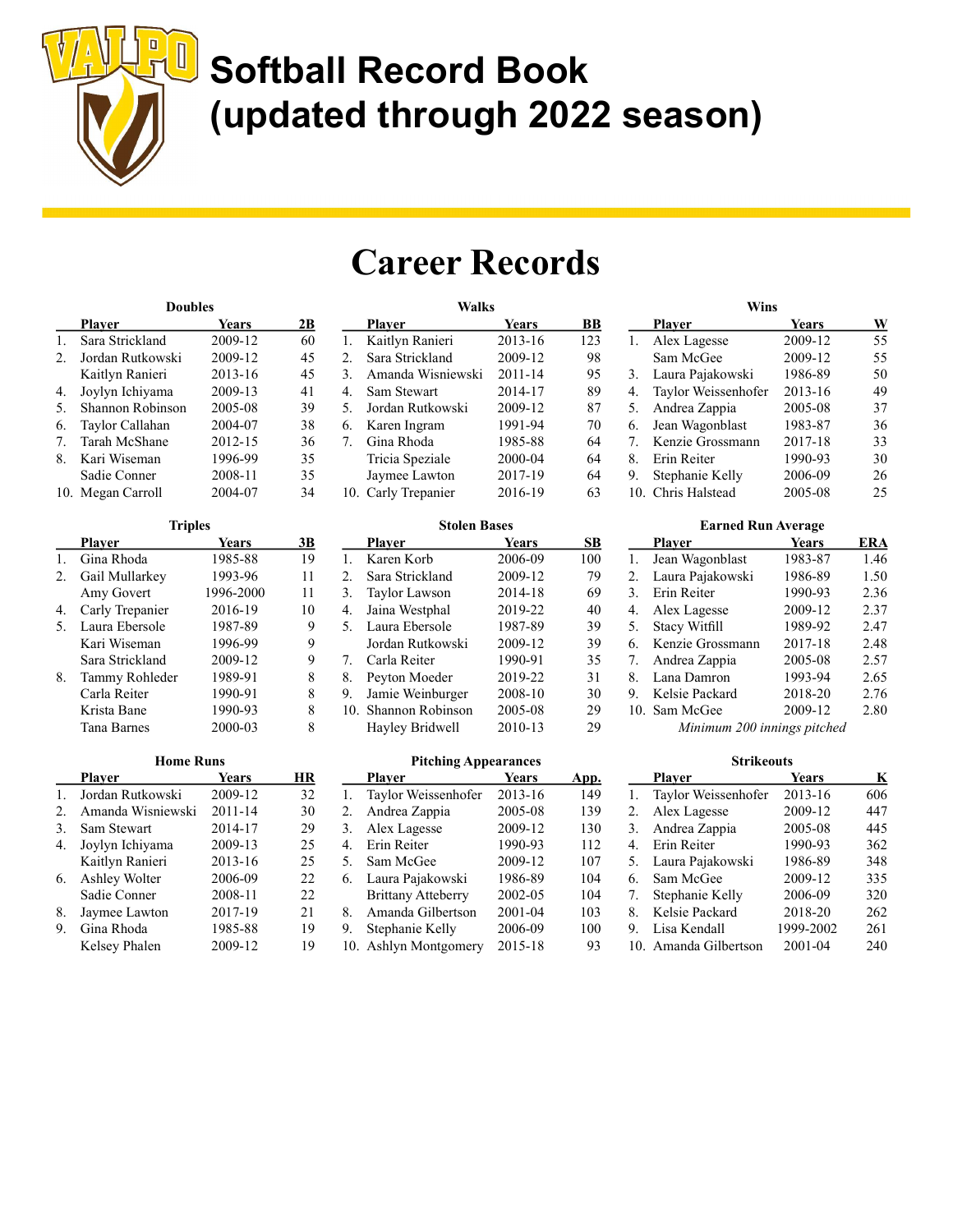

### Career Records

| <b>Saves</b> |                     |         |    |
|--------------|---------------------|---------|----|
|              | Plaver              | Years   | SV |
| 1.           | Andrea Zappia       | 2005-08 | 19 |
| 2.           | Shaleigh Jansen     | 2009-12 | 14 |
| 3.           | Taylor Weissenhofer | 2013-16 |    |
| 4.           | Mollie Lindeman     | 2014-16 | 5  |
| 5.           | Laura Pajakowski    | 1986-89 | 4  |
|              | Alex Lagesse        | 2009-12 | 4  |
|              | Kenzie Grossmann    | 2017-18 | 4  |
|              | Emily Richardson    | 2017-20 |    |
|              | Many tied with      |         | ੨  |

#### Innings Pitched

|    | Plaver               | <b>Years</b> | IP    |
|----|----------------------|--------------|-------|
| 1. | Erin Reiter          | 1990-93      | 630.2 |
| 2. | Laura Pajakowski     | 1986-89      | 624   |
| 3. | Alex Lagesse         | 2009-12      | 617.2 |
| 4. | Taylor Weissenhofer  | 2013-16      | 605.2 |
| 5. | Andrea Zappia        | 2005-08      | 519.2 |
| 6. | Sam McGee            | 2009-12      | 510.2 |
| 7. | Lisa Kendall         | 1999-2002    | 450.1 |
|    | Amanda Gilbertson    | 2001-04      | 450.1 |
| 9. | <b>Stacy Witfill</b> | 1989-92      | 408.1 |
|    | 10. Kelley Morris    | 1997-2000    | 406   |
|    |                      |              |       |

| <b>Opponent Batting Average</b> |                     |              |      |
|---------------------------------|---------------------|--------------|------|
|                                 | <b>Player</b>       | <b>Years</b> | OBA  |
| 1.                              | Jean Wagonblast     | 1983-87      | .179 |
| 2.                              | Laura Pajakowski    | 1986-89      | .189 |
| 3.                              | Andrea Zappia       | 2005-08      | .237 |
| 4.                              | Erin Reiter         | 1990-93      | .240 |
|                                 | Kenzie Grossmann    | 2017-18      | .240 |
|                                 | Kelsie Packard      | 2018-20      | .240 |
| 7.                              | Alex Lagesse        | 2009-12      | .245 |
| 8.                              | Kelley Morris       | 1997-2000    | .255 |
| 9.                              | Taylor Weissenhofer | 2013-16      | .258 |
| 10.                             | Sam McGee           | 2009-12      | .275 |
| Minimum 200 innings pitched     |                     |              |      |

|    | <b>Fielding Percentage</b> |         |            |  |
|----|----------------------------|---------|------------|--|
|    | <b>Player</b>              | Years   | <b>FLD</b> |  |
|    | Janelle Bouchard           | 2013-14 | .998       |  |
| 2. | Brenna Boyle               | 2015-18 | .991       |  |
|    | Jasmine Ramirez            | 2015-18 | .991       |  |
|    | Taylor Tonoian             | 2019-22 | .991       |  |

5. Brittany Anderson 2018-21 .990 6. Tarah McShane 2012-15 .989 7. Rommie Miller 1987-89 .986 Jenna Stauffenberg 2015-18 .986 9. Stefanie Bakke 1994-97 .984 10. Kelsey Phalen 2009-12 .982 Minimum 250 chances

|    | <b>Putouts</b>       |              |      |  |
|----|----------------------|--------------|------|--|
|    | Plaver               | <b>Years</b> | PО   |  |
| 1. | Kelsey Phalen        | 2009-12      | 1302 |  |
| 2. | Beth Adamski         | 2004-07      | 1038 |  |
| 3. | Kari Wiseman         | 1996-99      | 965  |  |
| 4. | Shannon Robinson     | 2005-08      | 869  |  |
| 5. | Stefanie Bakke       | 1994-97      | 712  |  |
| 6. | Jasmine Ramirez      | 2015-18      | 664  |  |
| 7. | Jordan Rutkowski     | 2009-12      | 653  |  |
| 8. | Karen Constien       | 2001-04      | 634  |  |
| 9. | Jenna Stauffenberg   | 2015-18      | 583  |  |
|    | 10. Janelle Bouchard | 2013-14      | 578  |  |

|    | <b>Assists</b>     |           |     |  |
|----|--------------------|-----------|-----|--|
|    | <b>Player</b>      | Years     | A   |  |
| 1. | Angie Doerffler    | 2011-14   | 439 |  |
| 2. | Joylyn Ichiyama    | 2009-13   | 428 |  |
| 3. | Taylor Callahan    | 2004-07   | 424 |  |
| 4. | Tricia Speziale    | 2000-04   | 353 |  |
| 5. | Amy Govert         | 1996-2000 | 341 |  |
| 6. | Tanya Sullivan     | 1996-99   | 332 |  |
| 7. | Jennifer Pavlina   | 1992-95   | 329 |  |
| 8. | Jaymee Lawton      | 2017-19   | 327 |  |
| 9. | Sadie Conner       | 2008-11   | 322 |  |
|    | 10. Jessie Marinec | 2010-14   | 306 |  |

Coaching Records

| <b>Coaching History</b> |              |               |      |
|-------------------------|--------------|---------------|------|
| Coach                   | <b>Years</b> | W-L           | Pct. |
| Jean Kesterson          | 1982-1983    | 19-15         | .559 |
| <b>Rich Patterson</b>   | 1984-1986    | $58 - 39 - 1$ | .597 |
| Carl Galow              | 1987-1988    | $45 - 33$     | .577 |
| Carl Hensley            | 1989         | $23 - 15$     | .605 |
| Pam Salm                | 1990         | $17 - 30$     | .362 |
| Scott Sutherland        | 1991-1993    | 46-108        | .299 |
| Myra Minuskin           | 1994         | 18-35         | .340 |
| Dick Smith              | 1995-1996    | 24-70         | .255 |
| Tim McGee               | 1997         | 17-35         | .327 |
| Darrell Wilder          | 1998         | 14-23         | .378 |
| Jerry Steiger           | 1999-2003    | 53-165        | .243 |
| Randy Schneider         | 2004-2010    | 172-187-1     | .479 |
| Jordan Stevens          | 2011-2014*   | 131-97-1      | .574 |
| Joylyn Ichiyama         | 2014*        | $4 - 5$       | .444 |
| Kate Stake              | 2015-2021    | 119-192       | .383 |
| Amanda Eberhart         | 2022-pres.   | 14-33         | .298 |

\* - Ichiyama assumed acting head coaching duties on April 30, 2014

|                  | <b>Seasons Coached</b> |                |  |
|------------------|------------------------|----------------|--|
| Coach            | Years                  | <b>Seasons</b> |  |
| Randy Schneider  | 2004-2010              |                |  |
| Kate Stake       | 2015-2021              |                |  |
| 3. Jerry Steiger | 1999-2003              |                |  |

| <b>Games Coached</b> |           |              |
|----------------------|-----------|--------------|
| Coach                | Years     | <b>Games</b> |
| 1. Randy Schneider   | 2004-2010 | 360          |
| 2. Kate Stake        | 2015-2021 | 311          |
| 3. Jordan Stevens    | 2011-2014 | 229          |
|                      |           |              |

| Wins               |           |      |
|--------------------|-----------|------|
| Coach              | Years     | Wins |
| 1. Randy Schneider | 2004-2010 | 172  |
| 2. Jordan Stevens  | 2011-2014 | 131  |
| 3. Kate Stake      | 2015-2021 | 115  |

#### Winning Percentage (minimum three seasons)

| Coach              | Years     | Pct. |
|--------------------|-----------|------|
| 1. Rich Patterson  | 1984-1986 | .597 |
| 2. Jordan Stevens  | 2011-2014 | .574 |
| 3. Randy Schneider | 2004-2010 | .479 |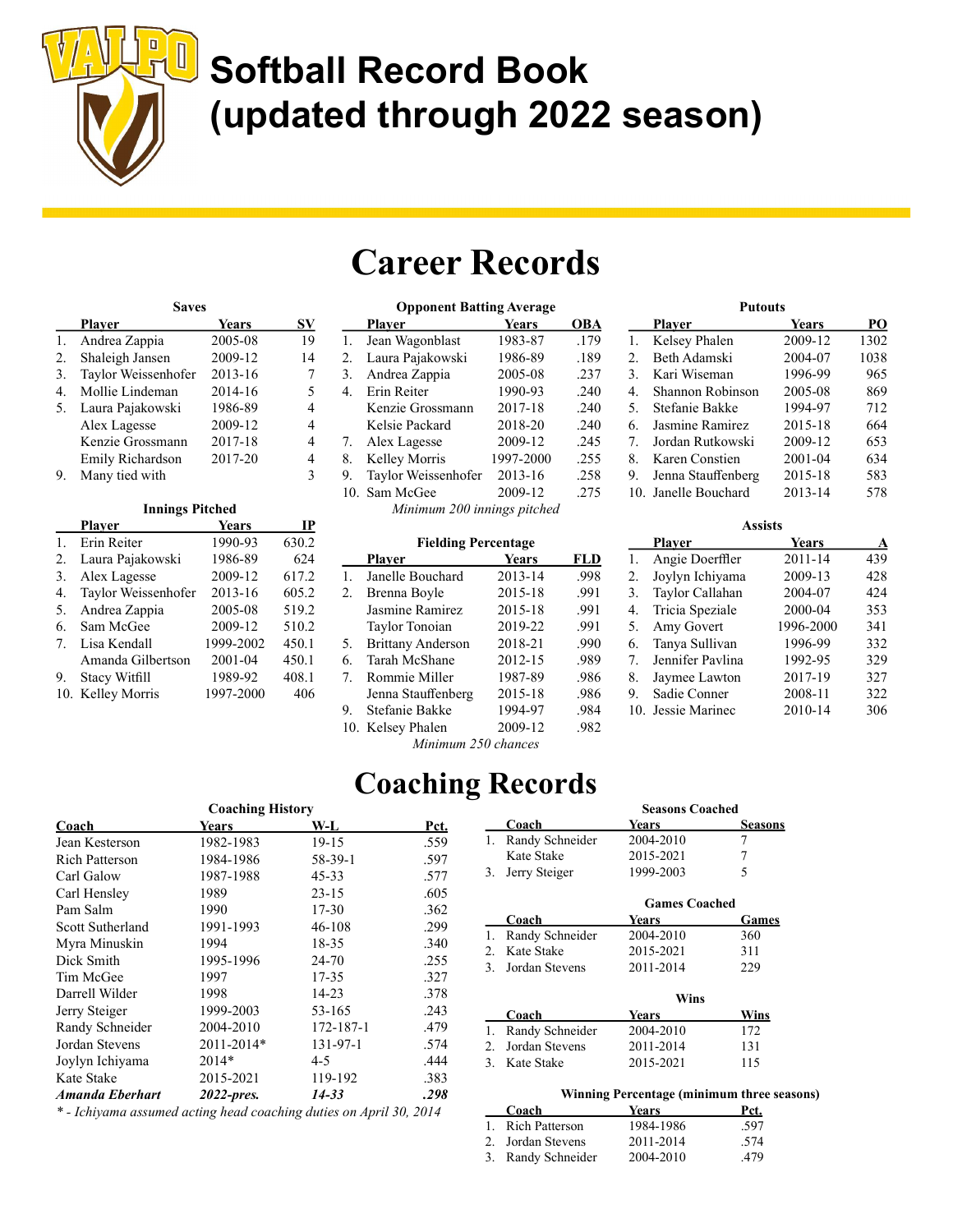

#### Single-Game Individual Records (since 1999) Home Runs

|                                         | <b>At-Bats</b>                                     |                         |                                  |
|-----------------------------------------|----------------------------------------------------|-------------------------|----------------------------------|
| <b>Player</b>                           | <b>Opponent</b> (Date)                             | AВ                      | <u>Plaver</u>                    |
| 1. Janelle Bouchard                     | Youngstown State (5/4/13)                          | 7                       | 1. Many tied with                |
| Jessie Marinec                          | Youngstown State (5/4/13)                          | $\tau$                  | (M.R.: Jaina Westp)              |
| Jordan Rutkowski                        | at Loyola (4/4/09)                                 | $\boldsymbol{7}$        |                                  |
| 4. Many tied with                       |                                                    | 6                       |                                  |
| (M.R.: Taylor Lawson; Oakland; 4/29/16) |                                                    |                         | <u>Player</u>                    |
|                                         |                                                    |                         | 1. Peyton Moeder                 |
|                                         | <b>Hits</b>                                        |                         | Kaitlyn Ranieri                  |
| <b>Player</b>                           | <b>Opponent (Date)</b>                             | Н                       | 3. Many tied with                |
| 1. Tarah McShane                        | vs. Seton Hall (2/8/14)                            | 5                       | (M.R.: Jaina Westp)              |
| 2. Many tied with                       |                                                    | $\overline{4}$          |                                  |
|                                         | (M.R.: Ryan Milkowski; vs. Holy Cross; 2/19/22)    |                         |                                  |
|                                         |                                                    |                         | <u>Plaver</u><br>1. 14 tied with |
|                                         | <b>Runs Scored</b>                                 |                         | (M.R.: Jaina Westp)              |
| <b>Player</b>                           | <b>Opponent (Date)</b>                             | $\overline{\mathbf{R}}$ |                                  |
| 1. Taylor Lawson                        | vs. Princeton $(3/4/18)$                           | 4                       |                                  |
| Sam Stewart                             | Wright State (5/6/17)                              | $\overline{4}$          | <b>Player</b>                    |
| Janelle Bouchard                        | vs. Seton Hall $(2/8/14)$                          | $\overline{4}$          | 1. Stephanie Kelly               |
| Kaitlyn Ranieri                         | vs. Seton Hall $(2/8/14)$                          | $\overline{4}$          | 2. Taylor Weissenhofer           |
| Sam Stewart                             | vs. Seton Hall $(2/8/14)$                          | $\overline{4}$          | Kelley Morris                    |
| Sara Strickland                         | Youngstown State (5/2/10)                          | 4                       | Kelley Morris                    |
| Sara Strickland                         | at Youngstown State (4/11/09)                      | 4                       | 5. Kelsie Packard                |
| Ashley Wolter                           | Youngstown State (4/27/08)                         | $\overline{4}$          | Stephanie Kelly                  |
| Karen Constien                          | Centenary (5/1/04)                                 | $\overline{4}$          | Amanda Gilbertson                |
|                                         |                                                    |                         | Amanda Gilbertson                |
|                                         | <b>Runs Batted In</b>                              |                         |                                  |
|                                         |                                                    | <b>RBIs</b>             |                                  |
| <b>Player</b><br>1. Janelle Bouchard    | <b>Opponent (Date)</b>                             |                         | <b>Player</b>                    |
| <b>KC</b> Boldt                         | vs. Seton Hall $(2/8/14)$                          | 7<br>$\boldsymbol{7}$   | 1. Taylor Weissenhofer           |
|                                         | Detroit (3/26/11)                                  |                         | 2. Ashlee Blankenbake            |
| 3. Jaymee Lawton                        | Indiana State (4/20/19)<br>vs. Howard (2/19/17)    | 6                       | 3. Taylor Weissenhofer           |
| Jenna Stauffenberg<br>Janelle Bouchard  |                                                    | 6                       | Stephanie Kelly                  |
| Jordan Rutkowski                        | at Detroit $(4/21/13)$                             | 6                       | Andrea Zappia                    |
|                                         | vs. Niagara (2/25/12)                              | 6                       |                                  |
| Sadie Conner                            | at Green Bay $(5/1/11)$                            | 6                       |                                  |
| <b>KC</b> Boldt                         | at Detroit $(4/2/10)$                              | 6                       | <u>Plaver</u>                    |
| Whitney Warner                          | at UIC (4/11/08)                                   | 6                       | 1. Jasmine Ramirez               |
| Lisa Setzler                            | at Southern Utah (4/16/04)                         | 6                       | Jasmine Ramirez                  |
|                                         |                                                    |                         | 3. Janelle Bouchard              |
|                                         | <b>Total Bases</b>                                 |                         | Sadie Conner<br>Danni Barrall    |
| <b>Player</b>                           | <b>Opponent</b> (Date)                             | TB                      |                                  |
| 1. Kaitlyn Ranieri                      | $UIC$ (4/11/15)                                    | 10                      |                                  |
| Megan Carroll                           | vs. Sacred Heart (3/6/07)                          | 10                      | <u>Player</u>                    |
| 3. Many tied with                       |                                                    | 9                       | 1. Jaymee Lawton                 |
|                                         | (M.R.: Jaina Westphal; Purdue Fort Wayne; 4/12/22) |                         | Joylyn Ichiyama                  |
|                                         |                                                    |                         | Mallory Gill                     |
|                                         | <b>Doubles</b>                                     |                         | 4. Joylyn Ichiyama               |
| <b>Player</b>                           | <b>Opponent</b> (Date)                             | 2B                      | Taylor Callahan                  |
| 1. Kari Wiseman                         | IUPUI (4/17/99)                                    | 3                       | Tana Barnes                      |
| 2. Many tied with                       |                                                    | $\overline{c}$          | Amy Govert                       |
|                                         | (M.R.: Lauren Kehlenbrink; Evansville; 5/7/22)     |                         | Tracy Wilson                     |
|                                         |                                                    |                         |                                  |
|                                         | <b>Triples</b>                                     |                         |                                  |
| Player                                  | <b>Opponent</b> (Date)                             | 3B                      | <b>Player</b>                    |
| 1. Carly Trepanier                      | vs. SIUE (2/9/18)                                  | $\overline{c}$          | 1. Taylor Tonoian                |
| Joylyn Ichiyama                         | vs. UTSA (3/3/12)                                  | $\sqrt{2}$              | 2. Jenna Stauffenberg            |
| Megan Carroll                           | vs. Sacred Heart $(3/6/07)$                        | $\sqrt{2}$              | Jenna Stauffenberg               |
| Megan Carroll                           | vs. St. Joseph's [Pa.] (3/10/06)                   | $\sqrt{2}$              | Whitney Warner                   |
| 5. Many tied with                       |                                                    | $\mathbf{1}$            | 5. Many tied with                |

| 1. Many tied with<br>(M.R.: Jaina Westphal; Purdue Fort Wayne; 4/12/22) |                                             |                                                 |
|-------------------------------------------------------------------------|---------------------------------------------|-------------------------------------------------|
| <b>Player</b>                                                           | Walks<br><b>Opponent</b> (Date)             | BB                                              |
| 1. Peyton Moeder                                                        | vs. Bethune-Cookman (2/29/20)               | 4                                               |
| Kaitlyn Ranieri                                                         | at Detroit $(4/21/13)$                      | 4                                               |
| 3. Many tied with                                                       |                                             | 3                                               |
| (M.R.: Jaina Westphal; Drake; 4/25/21)                                  |                                             |                                                 |
|                                                                         | <b>Stolen Bases</b>                         |                                                 |
| <u>Plaver</u>                                                           | <b>Opponent (Date)</b>                      | <u>SB</u>                                       |
| 1. 14 tied with<br>(M.R.: Jaina Westphal; at Drake; 4/24/22)            |                                             |                                                 |
|                                                                         | <b>Innings Pitched</b>                      |                                                 |
| <b>Player</b>                                                           | <u><b>Opponent (Date)</b></u>               | <u>IP</u>                                       |
| 1. Stephanie Kelly                                                      | at Loyola (4/4/09)                          | 15.0                                            |
| 2. Taylor Weissenhofer                                                  | Oakland (4/29/16)                           | 11.0                                            |
| Kelley Morris                                                           | Oakland (4/21/00)                           | 11.0                                            |
| Kelley Morris                                                           | at IUPUI $(4/8/00)$                         | 11.0                                            |
| 5. Kelsie Packard                                                       | at Lipscomb $(3/10/19)$                     | 10.0                                            |
| Stephanie Kelly                                                         | Wright State (4/1/09)                       | 10.0                                            |
| Amanda Gilbertson                                                       | vs. Detroit (3/14/03)                       | 10.0                                            |
| Amanda Gilbertson                                                       | Youngstown State (4/21/01)                  | 10.0                                            |
|                                                                         | <b>Strikeouts</b>                           |                                                 |
| <u>Player</u>                                                           | <b>Opponent (Date)</b>                      | <u>K</u>                                        |
| 1. Taylor Weissenhofer                                                  | vs. Colgate (3/8/13)                        | 17                                              |
| 2. Ashlee Blankenbaker                                                  | vs. Indiana State (3/13/04)                 | 15                                              |
| 3. Taylor Weissenhofer                                                  | Oakland (4/29/16)                           | 14                                              |
| Stephanie Kelly<br>Andrea Zappia                                        | at Loyola (4/4/09)<br>at Oakland $(5/7/07)$ | 14<br>14                                        |
|                                                                         |                                             |                                                 |
| <b>Player</b>                                                           | <b>Putouts</b>                              | <u>PO</u>                                       |
| 1. Jasmine Ramirez                                                      | <b>Opponent (Date)</b><br>UNI (4/7/18)      | 18                                              |
| Jasmine Ramirez                                                         | UIC (4/12/17)                               | 18                                              |
| 3. Janelle Bouchard                                                     | vs. Colgate $(3/8/13)$                      | 17                                              |
| Sadie Conner                                                            | at Loyola (4/4/09)                          | 17                                              |
| Danni Barrall                                                           | Loyola (4/26/00)                            | $17\,$                                          |
|                                                                         | <b>Assists</b>                              |                                                 |
| <u>Player</u>                                                           | <b>Opponent (Date)</b>                      | <u>A</u>                                        |
| 1. Jaymee Lawton                                                        | vs. Stony Brook $(3/3/17)$                  | 9                                               |
| Joylyn Ichiyama                                                         | Butler (4/25/12)                            | 9<br>9                                          |
| Mallory Gill                                                            | IUPUI (4/30/05)                             |                                                 |
| 4. Joylyn Ichiyama                                                      | vs. Niagara (3/4/09)                        | $\,8\,$                                         |
| Taylor Callahan                                                         | Fort Wayne (3/30/06)                        | 8                                               |
| Tana Barnes                                                             | vs. UMKC (5/12/00)                          | 8                                               |
| Amy Govert                                                              | at IUPUI (4/8/00)                           | $\,$ 8 $\,$                                     |
| Tracy Wilson                                                            | DePaul (4/6/00)                             | 8                                               |
|                                                                         | <b>Caught Stealing By</b>                   |                                                 |
| <u>Plaver</u>                                                           | <b>Opponent (Date)</b>                      | <u>CS</u>                                       |
| 1. Taylor Tonoian                                                       | at Loyola (4/21/21)                         | 4                                               |
| 2. Jenna Stauffenberg                                                   | Northern Illinois $(5/2/18)$                |                                                 |
| Jenna Stauffenberg                                                      | at Mercer $(2/7/15)$                        |                                                 |
| Whitney Warner                                                          | at Centenary $(4/28/07)$                    | $\begin{array}{c} 3 \\ 3 \\ 3 \\ 2 \end{array}$ |
| 5. Many tied with                                                       |                                             |                                                 |

**Opponent (Date)** HR